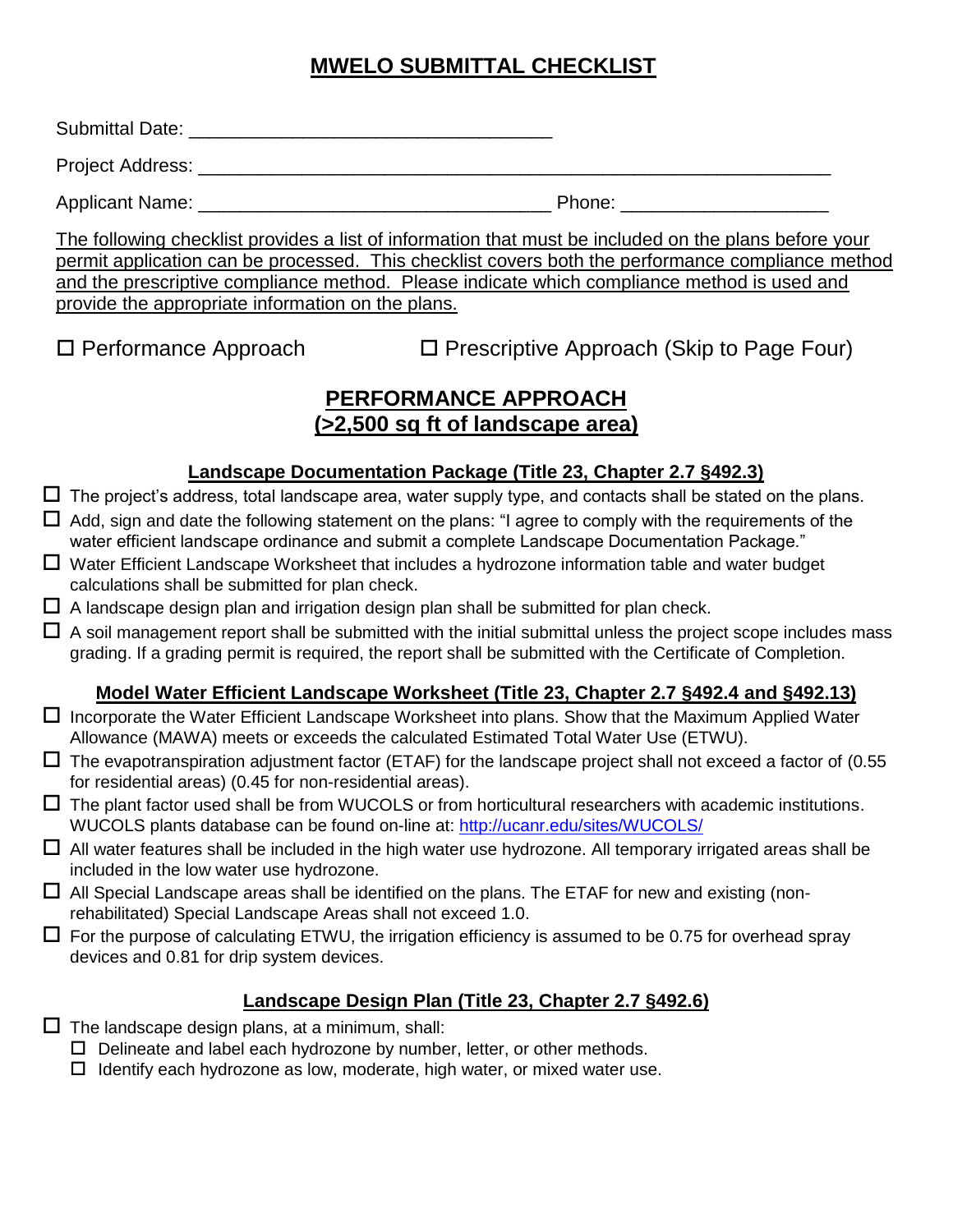- $\Box$  Identify recreational areas, areas solely dedicated to edible plants, areas irrigated with recycled water, type and surface area of water features, impermeable and permeable hardscape, and any infiltration systems.
- $\Box$  For hydrozone with a mix of both low and moderate water use plants or both moderate and high water use plants, the higher plant factor or the plant factor based on the proportions of the respective plant water uses shall be used. Hydrozones containing a mix of low and high water use plants is not permitted.
- $\Box$  Turf is not allowed on slopes greater than 25% where the toe of the slope is adjacent to an impermeable hardscape.
- $\Box$  Add note to plans: "Recirculating water systems shall be used for water features"
- $\Box$  Add note to plans: "A minimum 3-inch layer of mulch shall be applied on all exposed soil surfaces of planting areas except turf areas, creeping or rooting groundcovers, or direct seeding applications where mulch is contraindicated."
- $\Box$  Add note to plans: "For soils less than 6% organic matter in the top 6 inches of soil, compost at a rate of a minimum of four cubic yards per 1,000 square feet of permeable area shall be incorporated to a depth of six inches into the soil"

## **Irrigation Design Plan (Title 23, Chapter 2.7 §492.7)**

- $\Box$  The irrigation plans, at a minimum, shall contain the following:
	- $\Box$  Location and size of spate water meters for landscape
	- $\Box$  Location, type, and size of all components of the irrigation system, including controllers, main and lateral lines, valves, sprinkler heads, moisture sensing devices, rain switches, quick couplers, pressure regulators, and backflow prevention devices.
	- $\square$  Static water pressure at the point of connection the public water supply
	- $\Box$  Flow rate (gallons per minute), application rate (inches per hour), and design operating pressure (pressure per square inch) for each station.
- $\Box$  A dedicated water service meter or private submeter shall be installed for all (non-residential irrigated landscapes of at least 1,000sqft) (residential irrigated landscape areas of at least 5,000sqft).
- $\Box$  Add note to plans: "Pressure regulating devices are required if water pressure is below or exceeds the recommended pressure of the specified irrigation devices."
- $\Box$  Manual shut-off valves shall be required, as close as possible to the point of connection of the water supply, to minimize water loss in case of an emergency or routine repair.
- $\Box$  Add note to plans: "Check valves or anti-drain valves are required on all sprinkler heads where low point drainage could occur."
- $\Box$  Areas less than 10-feet in width in any direction shall be irrigated with subsurface or drip irrigation.
- $\Box$  Overhead irrigation shall not be permitted within 24-inches of any non-permeable surface.

### **Soil Management Report (Title 23, Chapter 2.7 §492.5)**

- $\Box$  The soil management report, at a minimum, shall contain the following:
	- $\square$  soil texture: N-P-K and minor trace elements
	- $\Box$  infiltration rate determined by laboratory test or soil texture infiltration rate table;
	- $\Box$  pH
	- $\Box$  total soluble salts
	- $\Box$  sodium
	- $\square$  percent organic matter
	- $\square$  recommendations

 $\Box$  The soil management report shall be both integrated into the plans and submitted as a separate document.